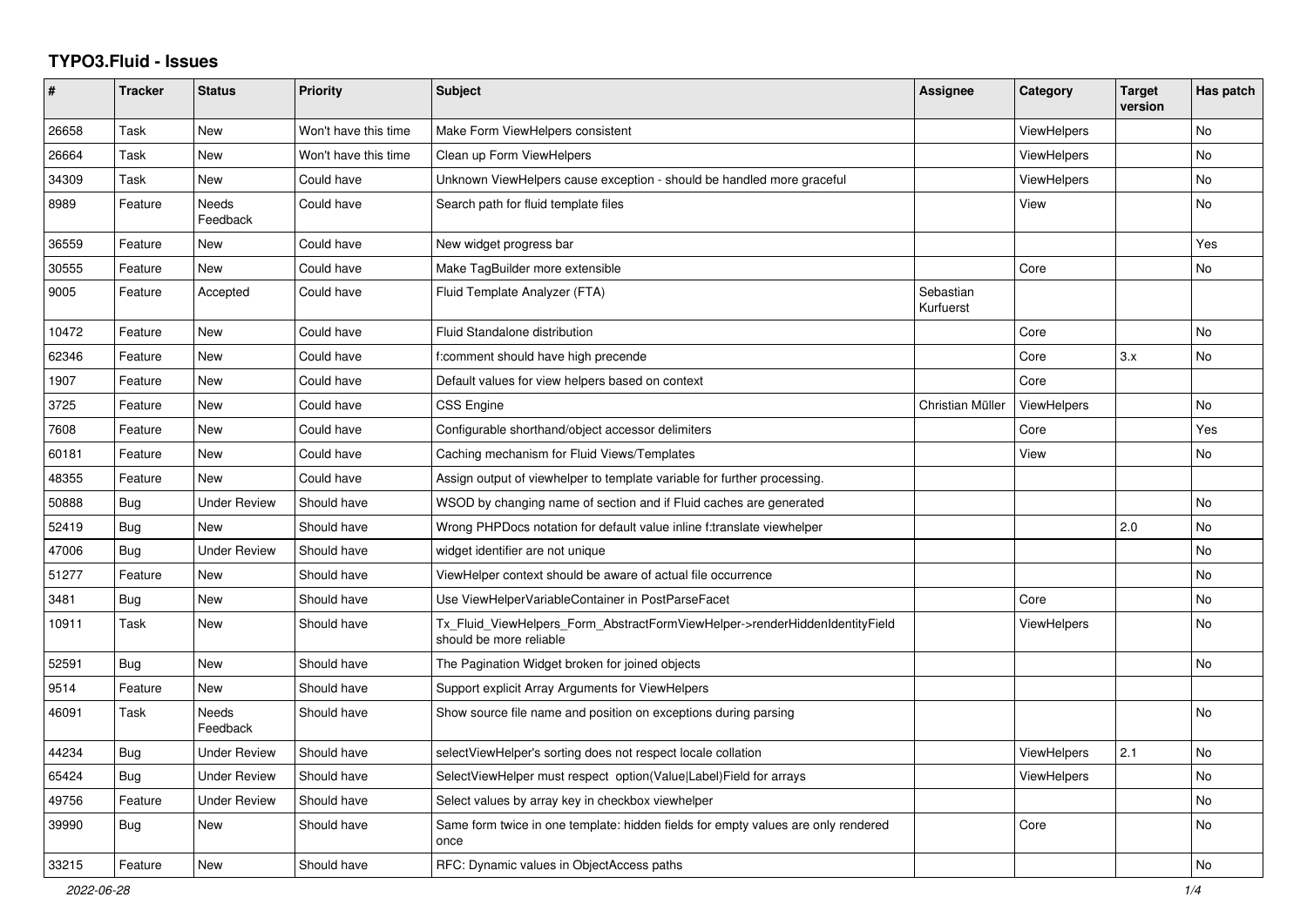| ∦     | <b>Tracker</b> | <b>Status</b>            | <b>Priority</b> | <b>Subject</b>                                                                                | <b>Assignee</b>        | Category    | <b>Target</b><br>version | Has patch |
|-------|----------------|--------------------------|-----------------|-----------------------------------------------------------------------------------------------|------------------------|-------------|--------------------------|-----------|
| 54195 | Task           | New                      | Should have     | Rename and move FormViewHelper's errorClass value, currently 'f3-form-error'                  | Adrian Föder           | ViewHelpers |                          | <b>No</b> |
| 43072 | Task           | New                      | Should have     | Remove TOKENS for adding templates fallback in Backporter                                     |                        | View        |                          | No        |
| 43071 | Task           | New                      | Should have     | Remove TOKENS for adding fallback teplates in B                                               |                        |             |                          | No        |
| 42743 | Task           | New                      | Should have     | Remove inline style for hidden form fields                                                    |                        |             |                          | No        |
| 39936 | Feature        | <b>New</b>               | Should have     | registerTagAttribute should handle default values                                             |                        | ViewHelpers |                          | No        |
| 34682 | Bug            | <b>Under Review</b>      | Should have     | Radio Button missing checked on validation error                                              |                        | ViewHelpers |                          | No        |
| 36655 | Bug            | New                      | Should have     | <b>Pagination Links</b>                                                                       |                        | Widgets     |                          | No        |
| 53806 | <b>Bug</b>     | <b>Under Review</b>      | Should have     | Paginate widget maximumNumberOfLinks rendering wrong number of links                          | Bastian<br>Waidelich   | Widgets     |                          | No        |
| 60271 | Feature        | New                      | Should have     | Paginate viewhelper, should also support arrays                                               |                        |             |                          | No        |
| 5933  | Feature        | Accepted                 | Should have     | Optional section rendering                                                                    | Sebastian<br>Kurfuerst | ViewHelpers |                          | No        |
| 42397 | Feature        | <b>New</b>               | Should have     | Missing viewhelper for general links                                                          |                        |             |                          | No.       |
| 40998 | Bug            | <b>Under Review</b>      | Should have     | Missing parent request namespaces in form field name prefix                                   | Sebastian<br>Kurfuerst | ViewHelpers | 1.1.1                    | No        |
| 28549 | Bug            | New                      | Should have     | make widgets cacheable, i.e. not implement childnodeaccess interface                          |                        |             |                          | No        |
| 33394 | Feature        | <b>Needs</b><br>Feedback | Should have     | Logical expression parser for BooleanNode                                                     | <b>Tobias Liebig</b>   | Core        |                          | No        |
| 8491  | Task           | Needs<br>Feedback        | Should have     | link.action and uri.action differ in absolute argument                                        | Karsten<br>Dambekalns  | ViewHelpers |                          | No        |
| 37095 | Feature        | New                      | Should have     | It should be possible to set a different template on a Fluid TemplateView inside an<br>action | Christopher<br>Hlubek  |             |                          | No        |
| 55008 | Bug            | <b>Under Review</b>      | Should have     | Interceptors should be used in Partials                                                       | Christian Müller       |             |                          | No        |
| 56237 | Task           | New                      | Should have     | in-line (Condition) View Helpers should not evaluate on parsing                               |                        |             |                          | No        |
| 28553 | Bug            | New                      | Should have     | improve XHProf test setup                                                                     |                        |             |                          | No.       |
| 4704  | Feature        | New                      | Should have     | Improve parsing exception messages                                                            |                        | Core        |                          |           |
| 32035 | Task           | New                      | Should have     | Improve fluid error messages                                                                  |                        | Core        |                          | Yes       |
| 45394 | Task           | New                      | Should have     | Forwardport Unit test for standalone view                                                     |                        | View        |                          | No        |
| 58862 | Bug            | <b>Needs</b><br>Feedback | Should have     | FormViewHelper doesn't accept NULL as value for \$arguments                                   | Bastian<br>Waidelich   | ViewHelpers |                          | Yes       |
| 47669 | Task           | New                      | Should have     | FormViewHelper does not define the default request method                                     |                        |             |                          | No        |
| 58983 | Bug            | New                      | Should have     | format.date does not respect linebreaks and throws exception                                  |                        |             |                          | No        |
| 8648  | Bug            | New                      | Should have     | format.crop ViewHelper should support all features of the crop stdWrap function               |                        | ViewHelpers |                          | No        |
| 37619 | <b>Bug</b>     | New                      | Should have     | Fatal Error when using variable in name attribute of Section ViewHelper                       |                        | ViewHelpers |                          | No        |
| 31955 | Feature        | New                      | Should have     | f:uri.widget                                                                                  |                        | Widgets     |                          | No        |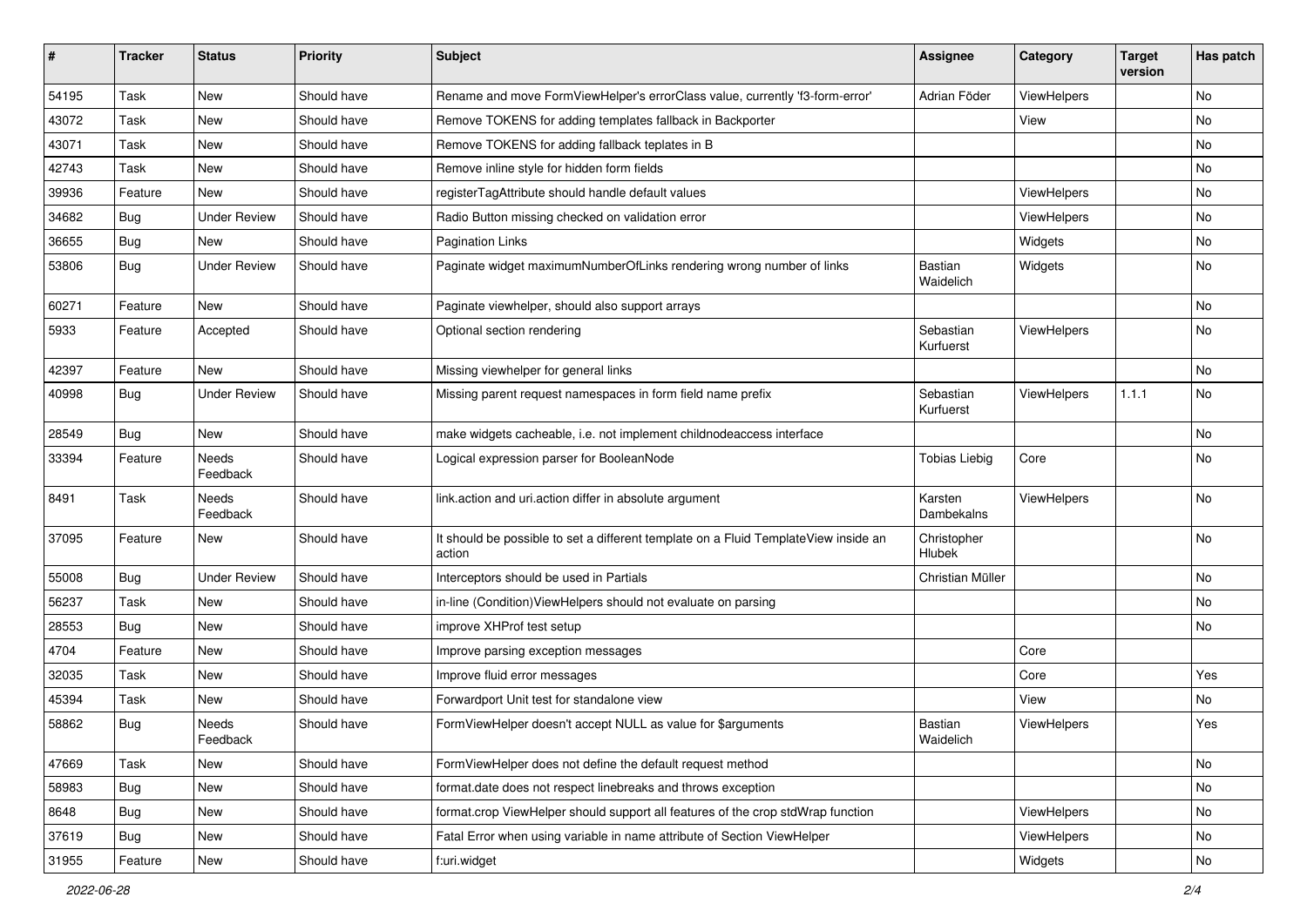| #     | <b>Tracker</b> | <b>Status</b>            | <b>Priority</b> | <b>Subject</b>                                                                                              | Assignee                    | Category           | <b>Target</b><br>version | Has patch |
|-------|----------------|--------------------------|-----------------|-------------------------------------------------------------------------------------------------------------|-----------------------------|--------------------|--------------------------|-----------|
| 58921 | Bug            | <b>New</b>               | Should have     | f:form.* VHs crash if NOT inside f:form but followed by f:form                                              |                             |                    |                          | No.       |
| 49600 | <b>Bug</b>     | <b>New</b>               | Should have     | f:form tag shown as a HTML on frontend                                                                      |                             | <b>ViewHelpers</b> |                          | No        |
| 45153 | Feature        | <b>New</b>               | Should have     | f:be.menus.actionMenuItem - Detection of the current select option is insufficient                          |                             |                    |                          | No        |
| 52536 | Bug            | <b>Under Review</b>      | Should have     | Errorclass not set if no property-attribute set                                                             |                             |                    |                          |           |
| 13045 | Bug            | New                      | Should have     | Entity decode of strings are different between if-conditions and output of variable                         |                             |                    |                          |           |
| 46289 | <b>Bug</b>     | <b>Needs</b><br>Feedback | Should have     | Enable Escaping Interceptor in XML request format                                                           |                             | View               | 2.0.1                    | No        |
| 45345 | Feature        | <b>Needs</b><br>Feedback | Should have     | Easy to use comments for fluid that won't show in output                                                    |                             |                    |                          |           |
| 54284 | <b>Bug</b>     | New                      | Should have     | Default Option for Switch/Case VH                                                                           |                             | <b>ViewHelpers</b> |                          | No        |
| 30937 | <b>Bug</b>     | <b>New</b>               | Should have     | CropViewHelper stringToTruncate can't be supplied so it can't be easily extended                            |                             | <b>ViewHelpers</b> |                          | Yes       |
| 52640 | Feature        | <b>Under Review</b>      | Should have     | Create an UnlessViewHelper as opposite to the IfViewHelper                                                  | Marc Neuhaus                |                    |                          | No        |
| 36662 | Bug            | Needs<br>Feedback        | Should have     | Checked state isn't always correct when property is collection                                              | Kevin Ulrich<br>Moschallski | <b>ViewHelpers</b> | 1.1.1                    | No        |
| 38130 | Feature        | <b>New</b>               | Should have     | Checkboxes and multiple select fields should have an assignable default value                               |                             |                    |                          | No.       |
| 3291  | Feature        | Needs<br>Feedback        | Should have     | Cacheable viewhelpers                                                                                       |                             |                    |                          | No        |
| 9950  | Task           | <b>New</b>               | Should have     | Binding to nested arrays impossible for form-elements                                                       |                             | ViewHelpers        |                          |           |
| 46545 | Feature        | <b>New</b>               | Should have     | Better support for arrays in options of SelectViewHelper                                                    |                             |                    |                          | No        |
| 12863 | <b>Bug</b>     | <b>New</b>               | Should have     | Attributes of a viewhelper can't contain a '-'                                                              | Sebastian<br>Kurfuerst      | Core               |                          | <b>No</b> |
| 36410 | Feature        | <b>New</b>               | Should have     | Allow templates to send arguments back to layout                                                            |                             | ViewHelpers        |                          | No        |
| 43346 | Feature        | <b>Under Review</b>      | Should have     | Allow property mapping configuration via template                                                           | Karsten<br>Dambekalns       | ViewHelpers        | 2.1                      | <b>No</b> |
| 40081 | Feature        | New                      | Should have     | Allow assigned variables as keys in arrays                                                                  |                             |                    |                          | No        |
| 60003 | Feature        | New                      | Should have     | Add required-Attribute to f:form.password                                                                   |                             | <b>ViewHelpers</b> |                          | No        |
| 46257 | Feature        | <b>Under Review</b>      | Should have     | Add escape sequence support for Fluid                                                                       |                             | Core               |                          | No        |
| 28552 | <b>Bug</b>     | New                      | Should have     | (v5) write ViewHelper test for compiled run; adjust functional test to do two passes<br>(uncached & cached) |                             |                    |                          | No        |
| 28550 | Bug            | New                      | Should have     | (v4) make widgets cacheable, i.e. not implement childnodeaccess interface                                   |                             |                    |                          | No        |
| 28554 | <b>Bug</b>     | New                      | Should have     | (v4) implement feature flag to disable caching                                                              |                             |                    |                          | No        |
| 28551 | Bug            | Accepted                 | Should have     | (v4) backport VHTest                                                                                        | Sebastian<br>Kurfuerst      |                    |                          | No        |
| 33551 | Bug            | <b>New</b>               | Must have       | View helper values break out of a partial scope                                                             | Sebastian<br>Kurfuerst      | Core               |                          | No        |